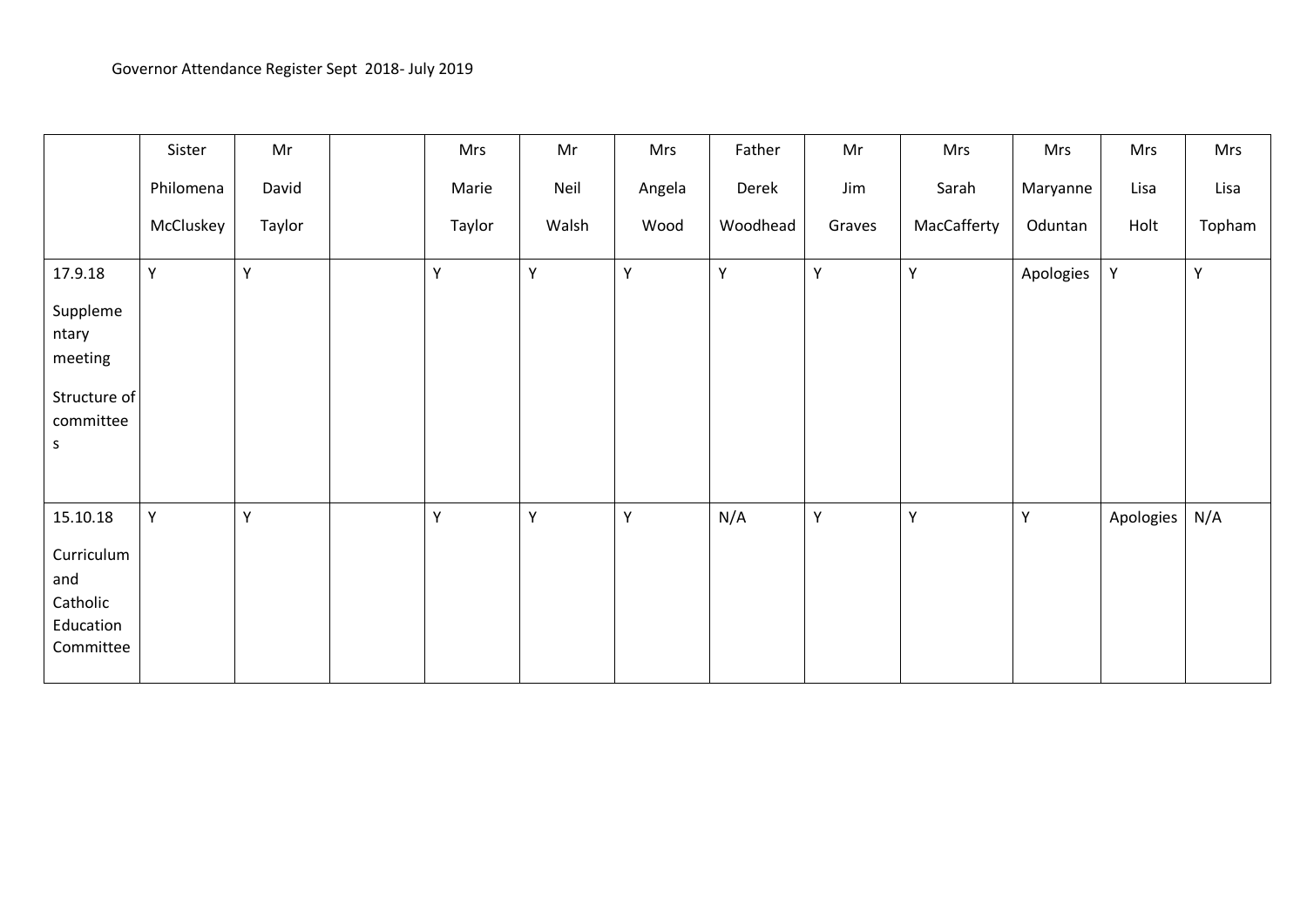| 22.10.18             | N/A |  | N/A |  |  | N/A | N/A | Apologies | $\mathbf{v}$ |
|----------------------|-----|--|-----|--|--|-----|-----|-----------|--------------|
| Resources<br>and     |     |  |     |  |  |     |     |           |              |
| Finance<br>Committee |     |  |     |  |  |     |     |           |              |
|                      |     |  |     |  |  |     |     |           |              |

| 12.11.18          | Apologies | Υ            | $\mathbf{v}$ | $\mathbf v$  | Apologies    | Υ | $\mathsf{v}$ | Y         | $\mathbf{v}$ | $\mathbf{v}$ | $\mathbf{v}$ |
|-------------------|-----------|--------------|--------------|--------------|--------------|---|--------------|-----------|--------------|--------------|--------------|
| Full<br>Governors |           |              |              |              |              |   |              |           |              |              |              |
| 11.2.19           |           | $\mathbf{v}$ |              | $\checkmark$ | $\mathbf{v}$ | v | $\checkmark$ | <b>NA</b> | <b>NA</b>    |              |              |
| POSTPONED         | <b>NA</b> |              |              |              |              |   |              |           |              |              |              |
| Until<br>25.2.19  |           |              |              |              |              |   |              |           |              |              |              |
| Resources         |           |              |              |              |              |   |              |           |              |              |              |
| and               |           |              |              |              |              |   |              |           |              |              |              |
| Finance           |           |              |              |              |              |   |              |           |              |              |              |
| Committee         |           |              |              |              |              |   |              |           |              |              |              |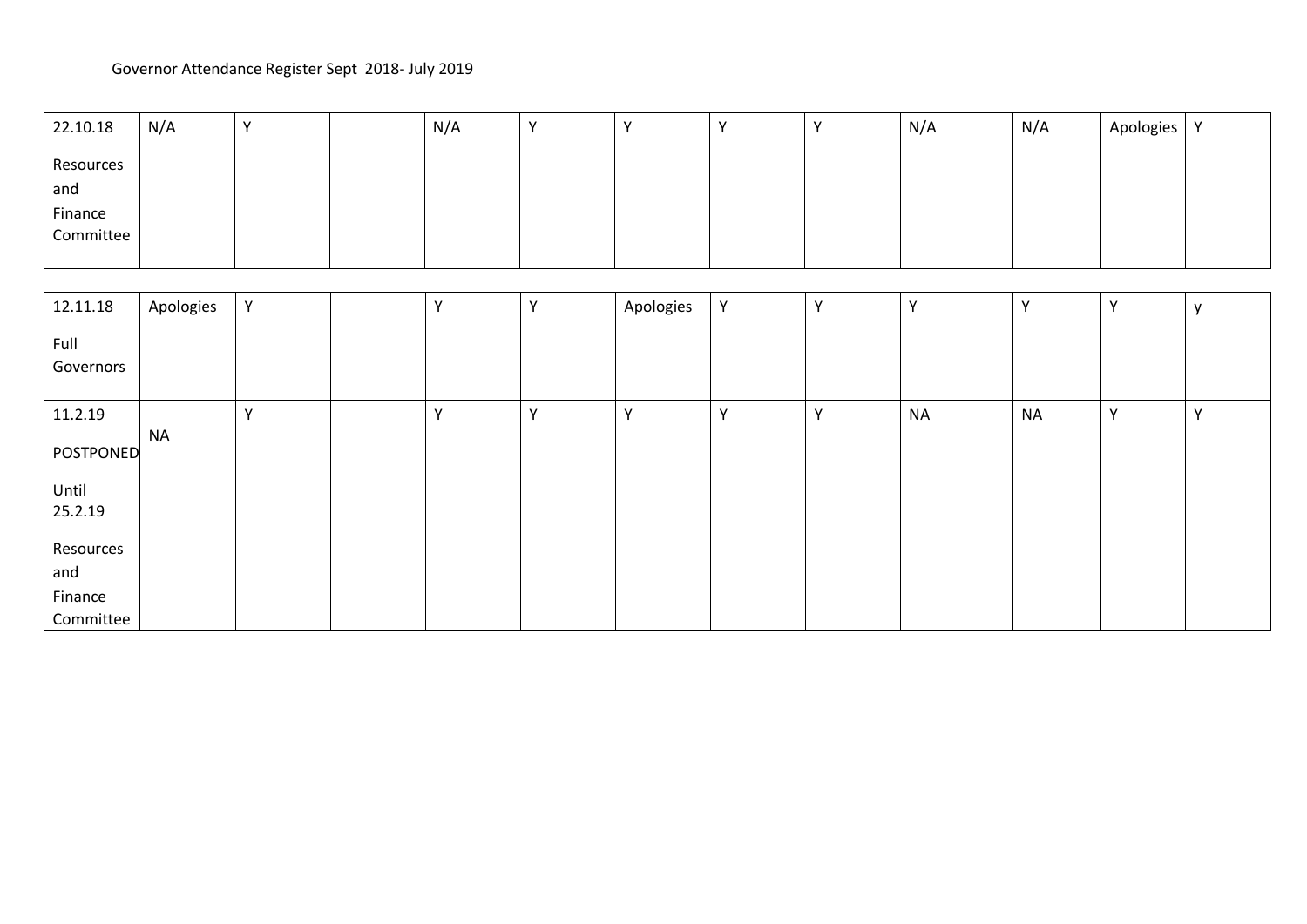| 5.3.18     | Υ | $\mathsf Y$ | Υ | $\mathsf Y$ | $\mathsf Y$ | <b>NA</b>   | Υ | Υ         | $\mathsf Y$ | $\sf NA$ | <b>NA</b> |
|------------|---|-------------|---|-------------|-------------|-------------|---|-----------|-------------|----------|-----------|
| Curriculum |   |             |   |             |             |             |   |           |             |          |           |
| and        |   |             |   |             |             |             |   |           |             |          |           |
| Catholic   |   |             |   |             |             |             |   |           |             |          |           |
| Education  |   |             |   |             |             |             |   |           |             |          |           |
| Committee  |   |             |   |             |             |             |   |           |             |          |           |
|            |   |             |   |             |             |             |   |           |             |          |           |
|            |   |             |   |             |             |             |   |           |             |          |           |
|            |   |             |   |             |             |             |   |           |             |          |           |
| 11.3.19    | Υ | Y           | Y | $\mathsf Y$ | $\mathsf Y$ | $\mathsf Y$ | Υ | Apologies | Apologies   | Υ        | Apologies |
| Full       |   |             |   |             |             |             |   |           |             |          |           |
| Governors  |   |             |   |             |             |             |   |           |             |          |           |
|            |   |             |   |             |             |             |   |           |             |          |           |
| 14.5.19    |   |             |   |             |             |             |   |           |             |          |           |
| Resources  |   |             |   |             |             |             |   |           |             |          |           |
| and        |   |             |   |             |             |             |   |           |             |          |           |
| Finance    |   |             |   |             |             |             |   |           |             |          |           |
| Committee  |   |             |   |             |             |             |   |           |             |          |           |
| 20.5.18    |   |             |   |             |             |             |   |           |             |          |           |
|            |   |             |   |             |             |             |   |           |             |          |           |
| Curriculum |   |             |   |             |             |             |   |           |             |          |           |
| and        |   |             |   |             |             |             |   |           |             |          |           |
| Catholic   |   |             |   |             |             |             |   |           |             |          |           |
| Education  |   |             |   |             |             |             |   |           |             |          |           |
| Committee  |   |             |   |             |             |             |   |           |             |          |           |
|            |   |             |   |             |             |             |   |           |             |          |           |
|            |   |             |   |             |             |             |   |           |             |          |           |